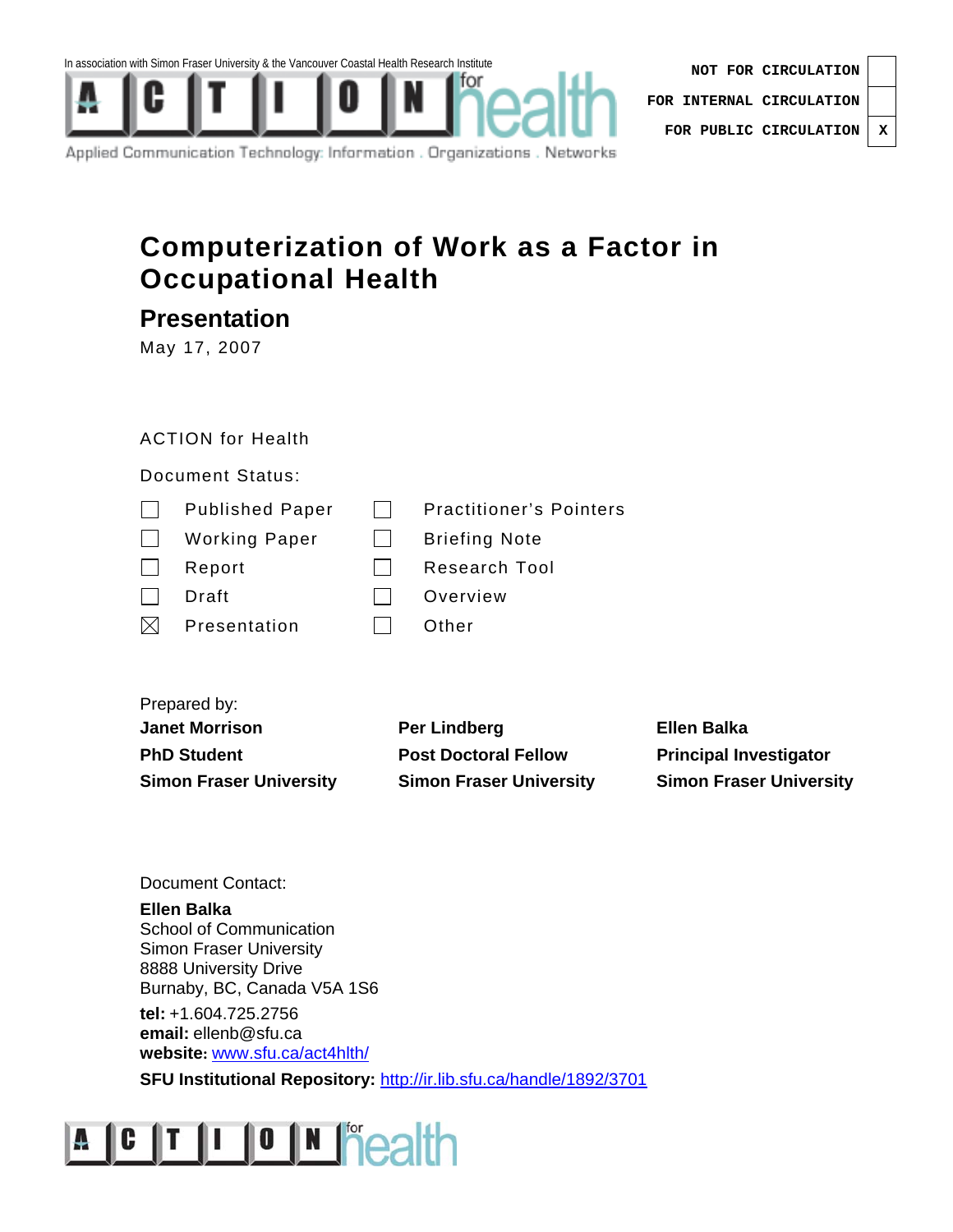

Applied Communication Technology: Information . Organizations . Networks



**SIMON FRASER** UNIVERSITY

# Computerization of Work as a Factor in Occupational Health

#### Ms. Janet Morrison, RN, M.Ad Ed., MLIS, PhD Student Dr. Per Lindberg, PhD, Dr. Ellen Balka, PhD

School of Communications, Simon Fraser University, Canada





Social Sciences and Humanities Conseil de recherches en Research Council of Canada sciences humaines du Canada

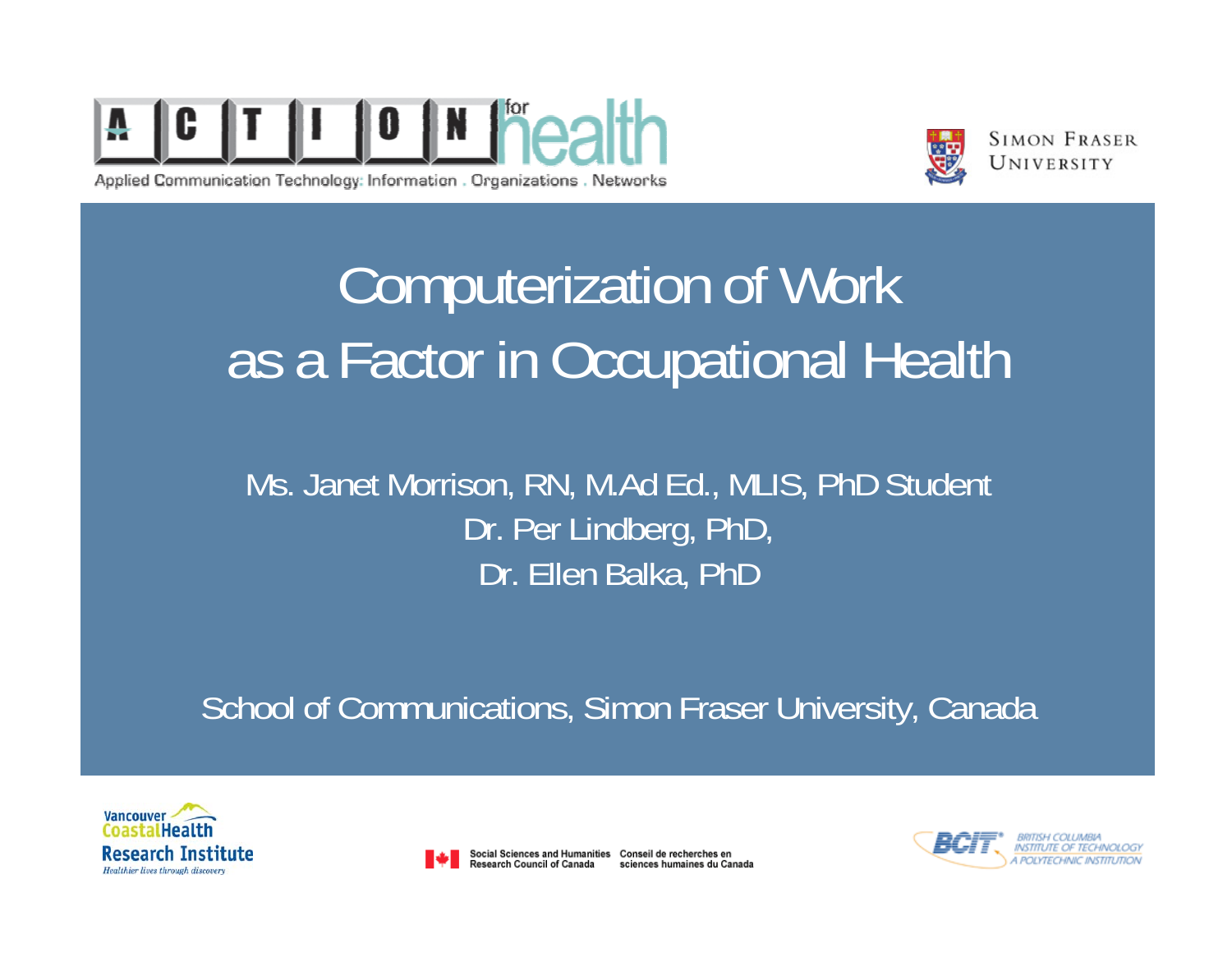#### Why is this important? This immortant of the United States

**Suggested font & bullets Suggested font & bullets** •Increasing number of disability claims for mental health issues (depression, stress, burnout)  $\bullet$ High injury and disability rates •Chronic staff shortages •Significant portion (30%+) of Canadian healthcare workers are aged 50 years or older

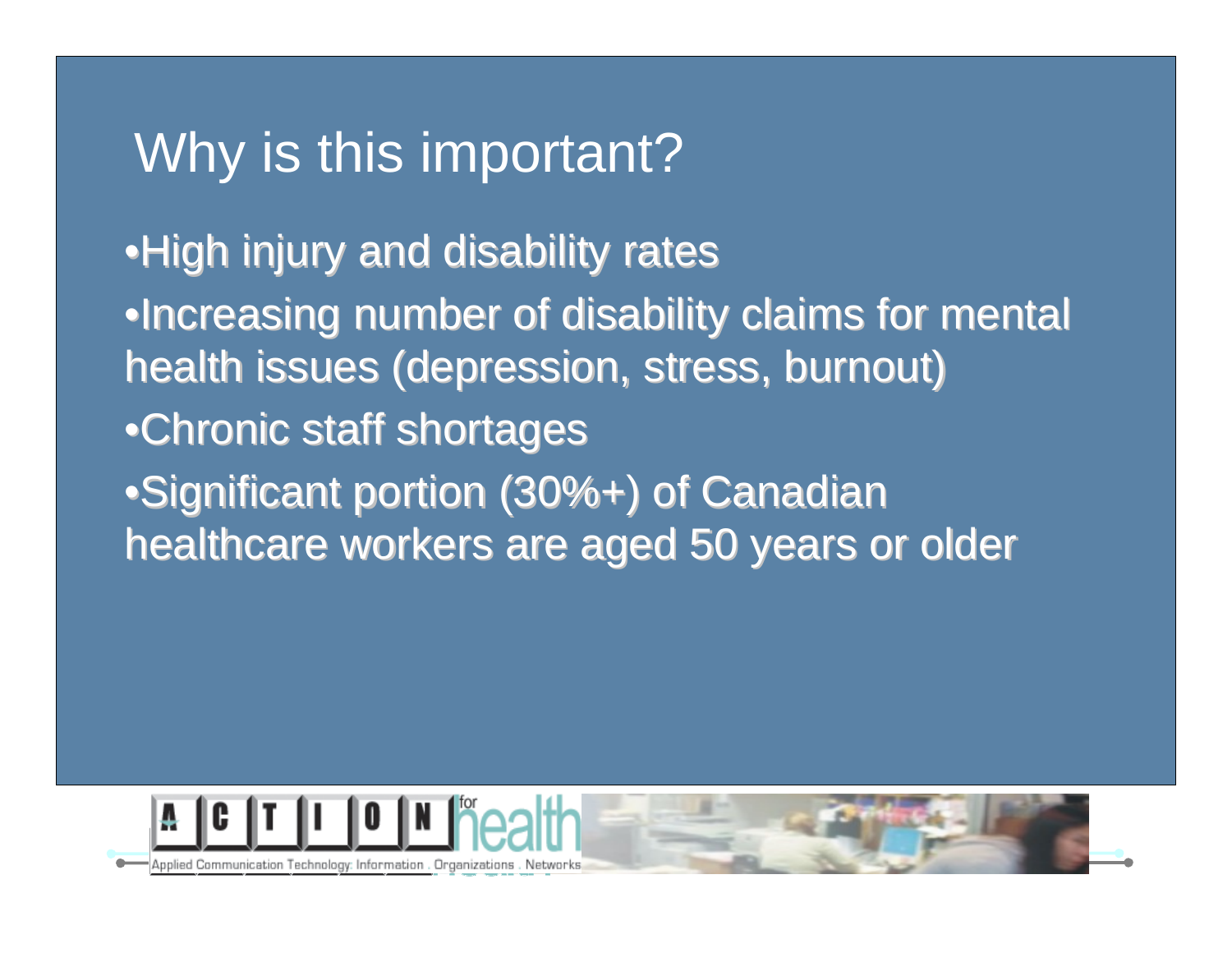## Background Background Background Background Background Background Background Background Background Background

#### **Suggested font & bullets Suggested font & bullets** Second level  $\bullet$  Changes to the nature of healthcare work • Computerization in the Canadian healthcare • workplace – present and future



Applied Communication Technology: Information . Organizations . Networks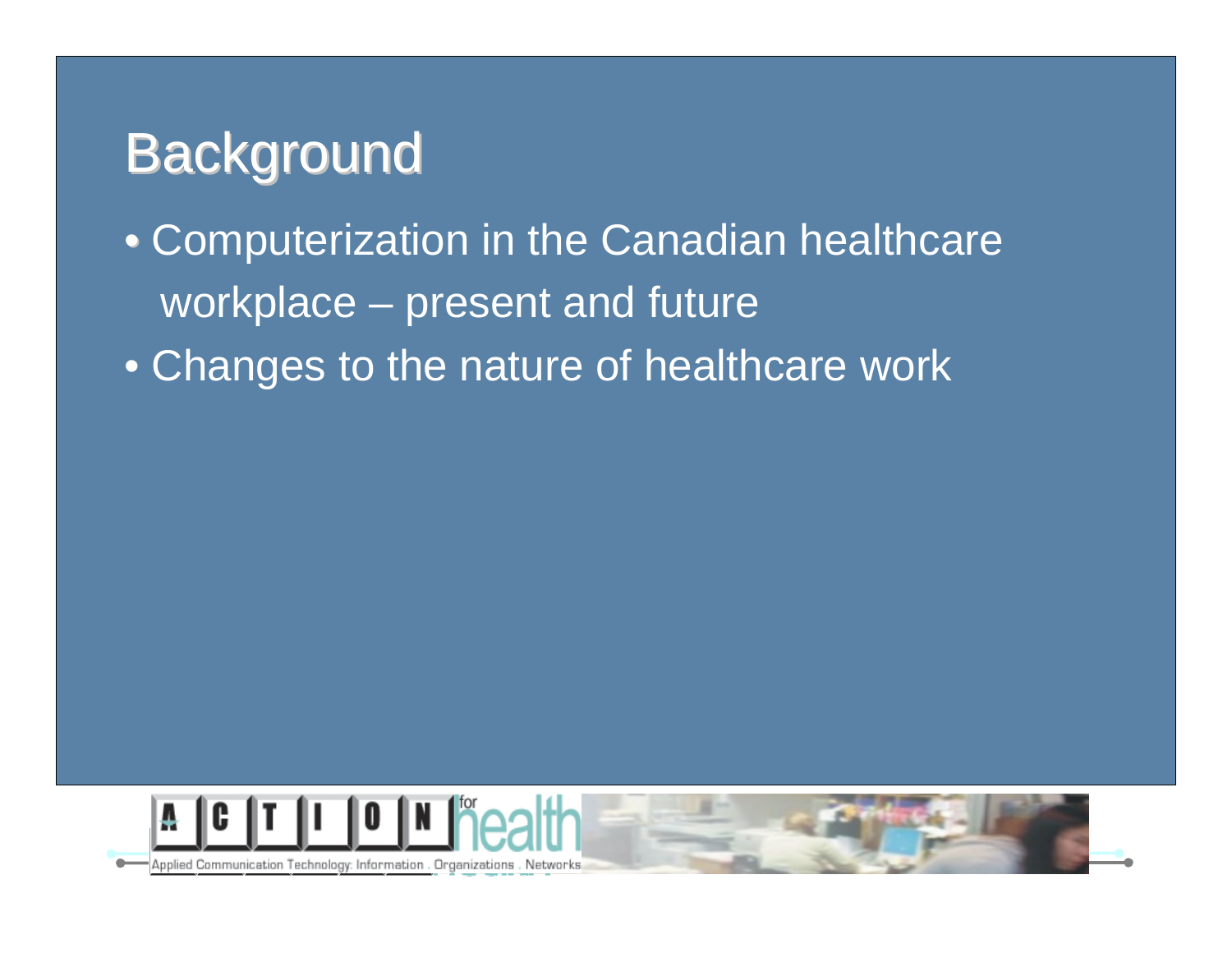#### Aims of the study and the study and the study of the study and the study of the study of the study of the stud

**Suggested font & bullets Suggested font & bullets** second level in the second level in the second level in the second level in the second level in the second level in the second level in the second level in the second level in the second level in the second level in the se electronic patient records, and other health care • To investigate if the implementation of • technologies, impacts the health of healthcare workers.

• To investigate practical methods to measure and or monitor these impacts.



Applied Communication Technology: Information . Organizations . Networ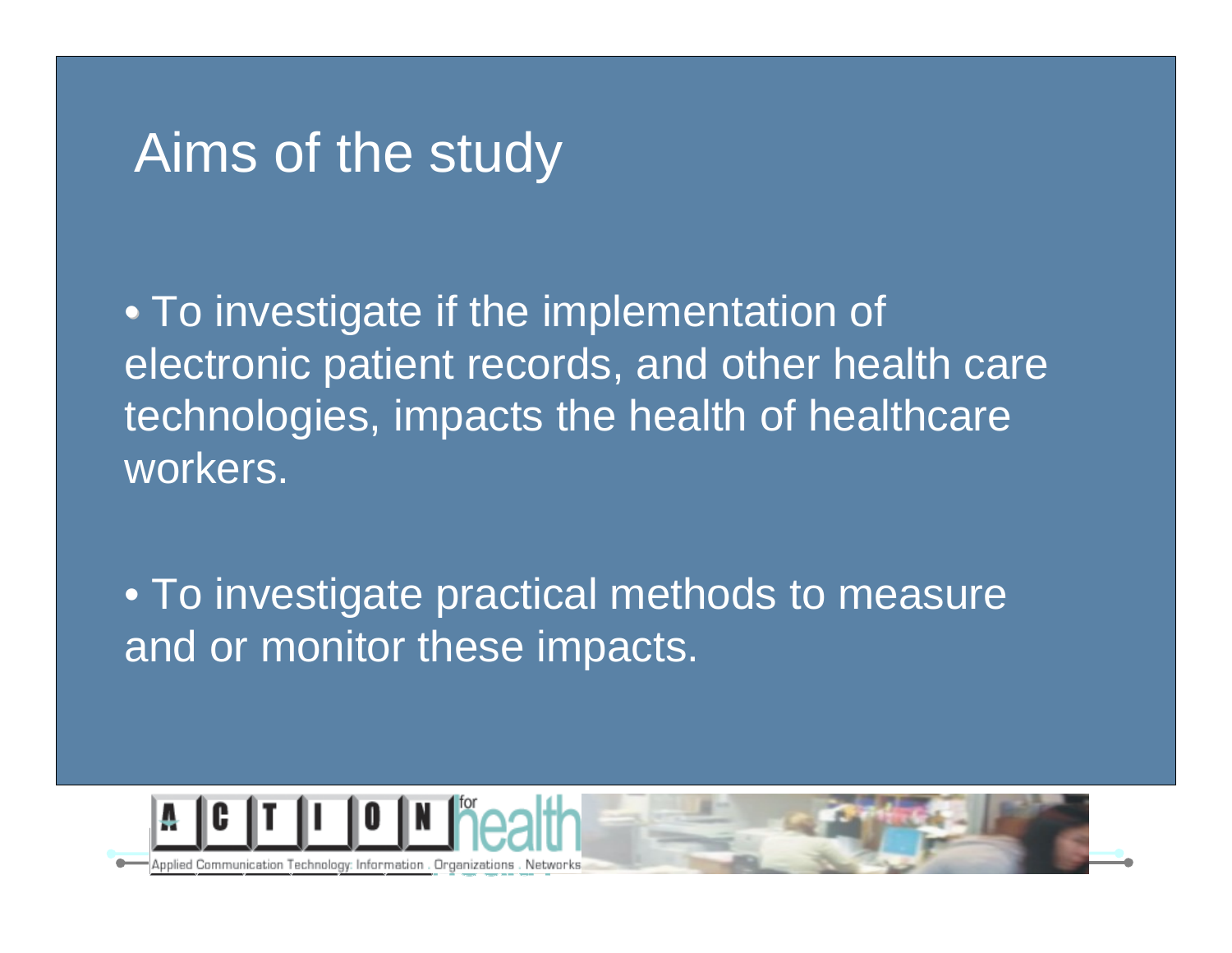#### Enter Slide Title In This Text Box Methods

Second level in the latest second level in the second level in the second level in the second level in the second level in the second level in the second level in the second level in the second level in the second level in health sector managers 1.Interview frontline healthcare workers and

2.Literature review

 Medline, CINAHL, Humanities and Social Sciences Index, ACM, etc.



Applied Communication Technology: Information . Organizations . Networks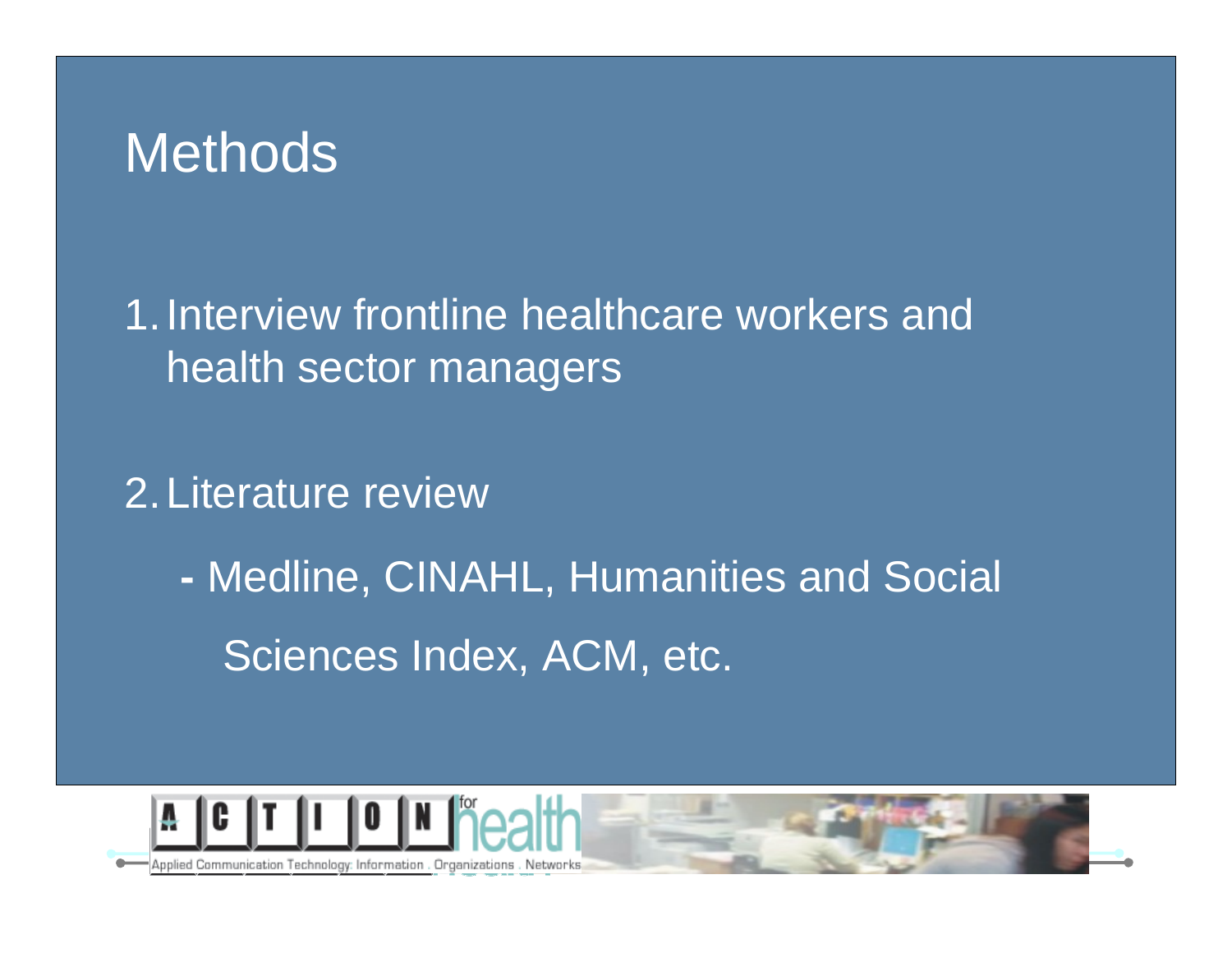#### Results - Interviews and the This Text Box

Second video (physicians and nurses) and health sector Interviews of frontline healthcare workers managers:

 staff shortages and strained budgets make research participation difficult

- desire for alternative methods

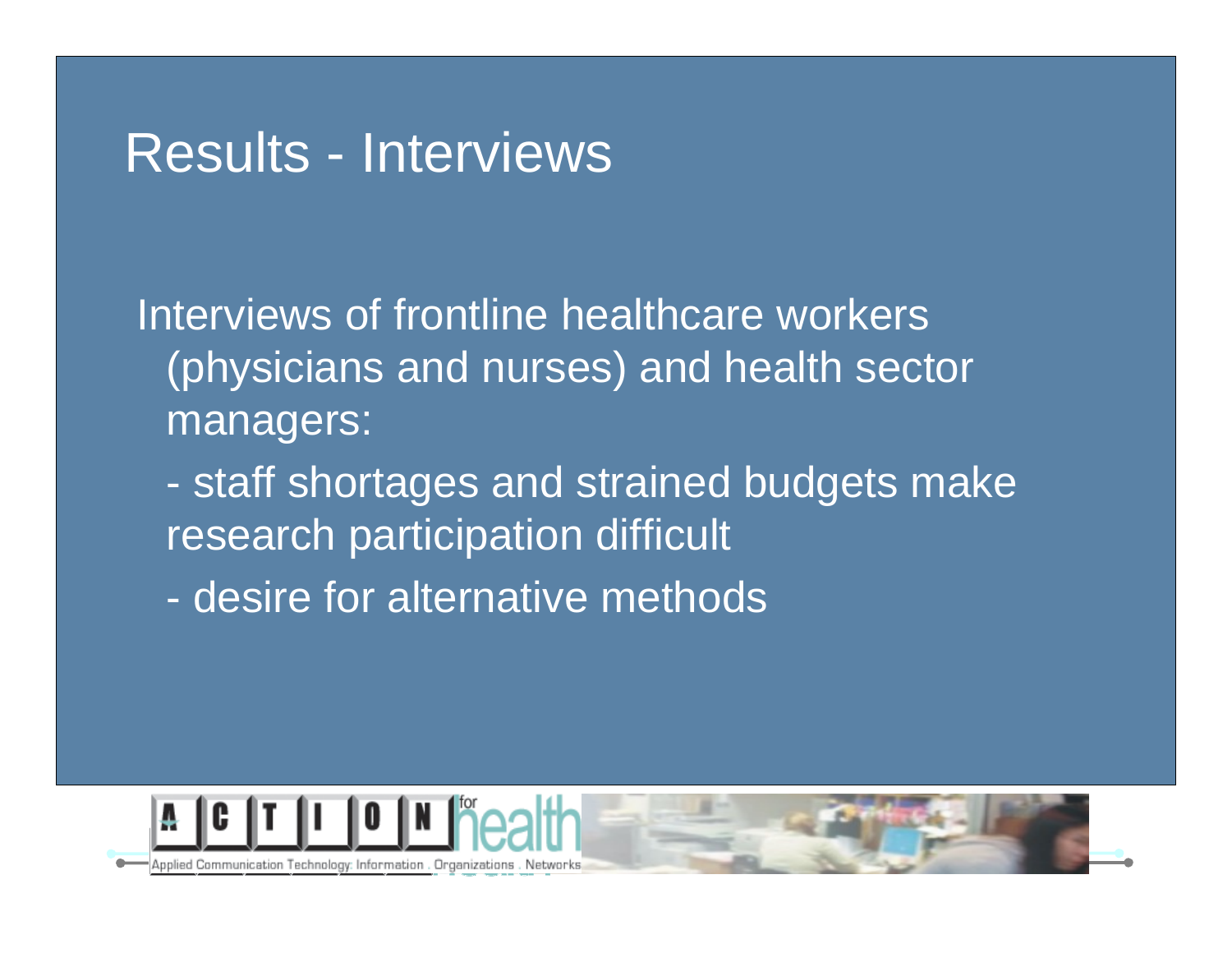#### Results - Literature review

- •Studies tend to focus on the technology
	- ·Incidental reports of changes to work ecology
	- •Aside from studies which focus on ergonomic issues and VDT use, few studies set out to determine if there are health effects as a result of technological change in the healthcare workplace.

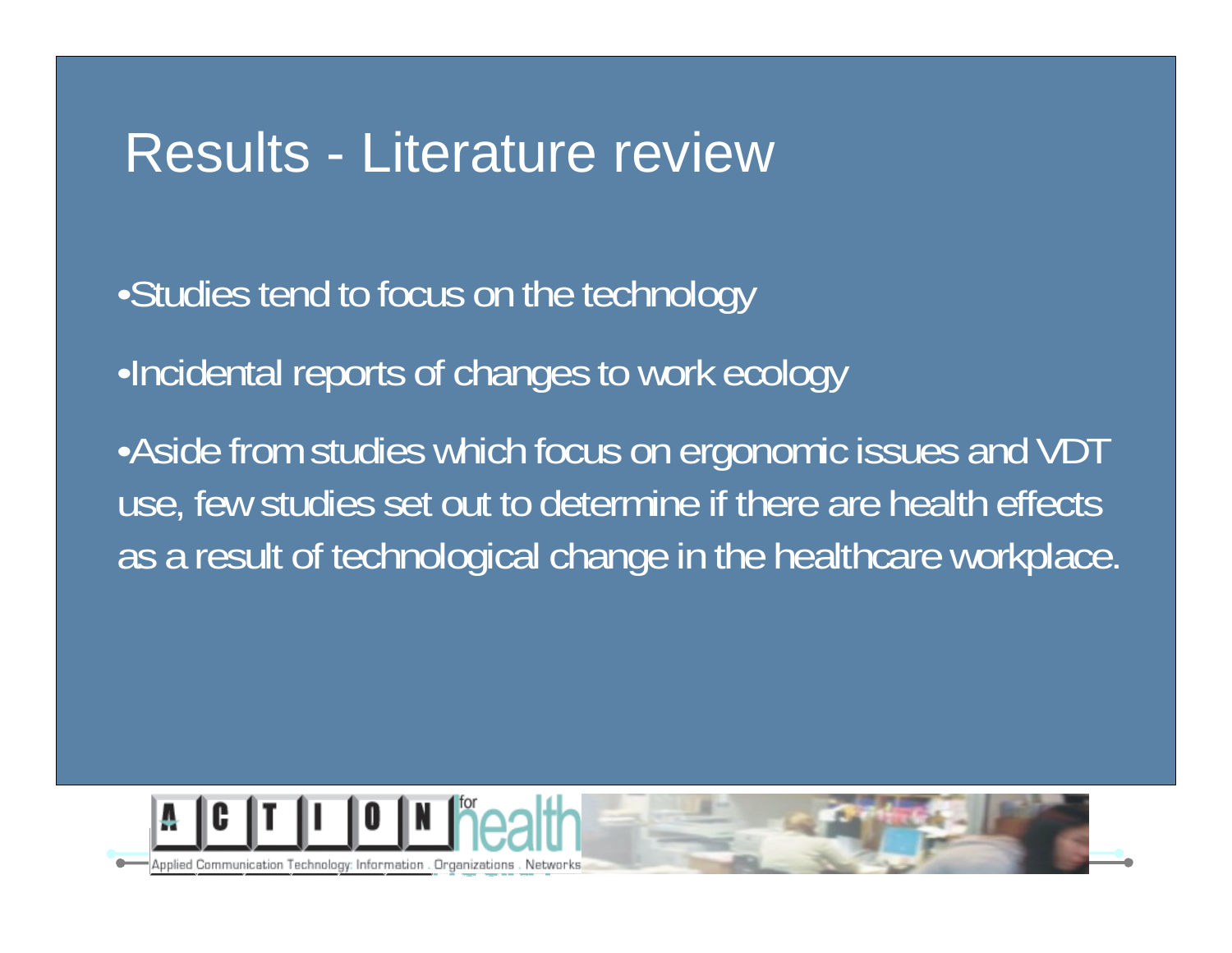#### Results – Unobtrusive methods

- Review of documents
	- -Employee health indicators
	- System logs
	- Direct observations
	- -Targeted questionnaires & interviews



Applied Communication Technology: Information . Organizations . Networks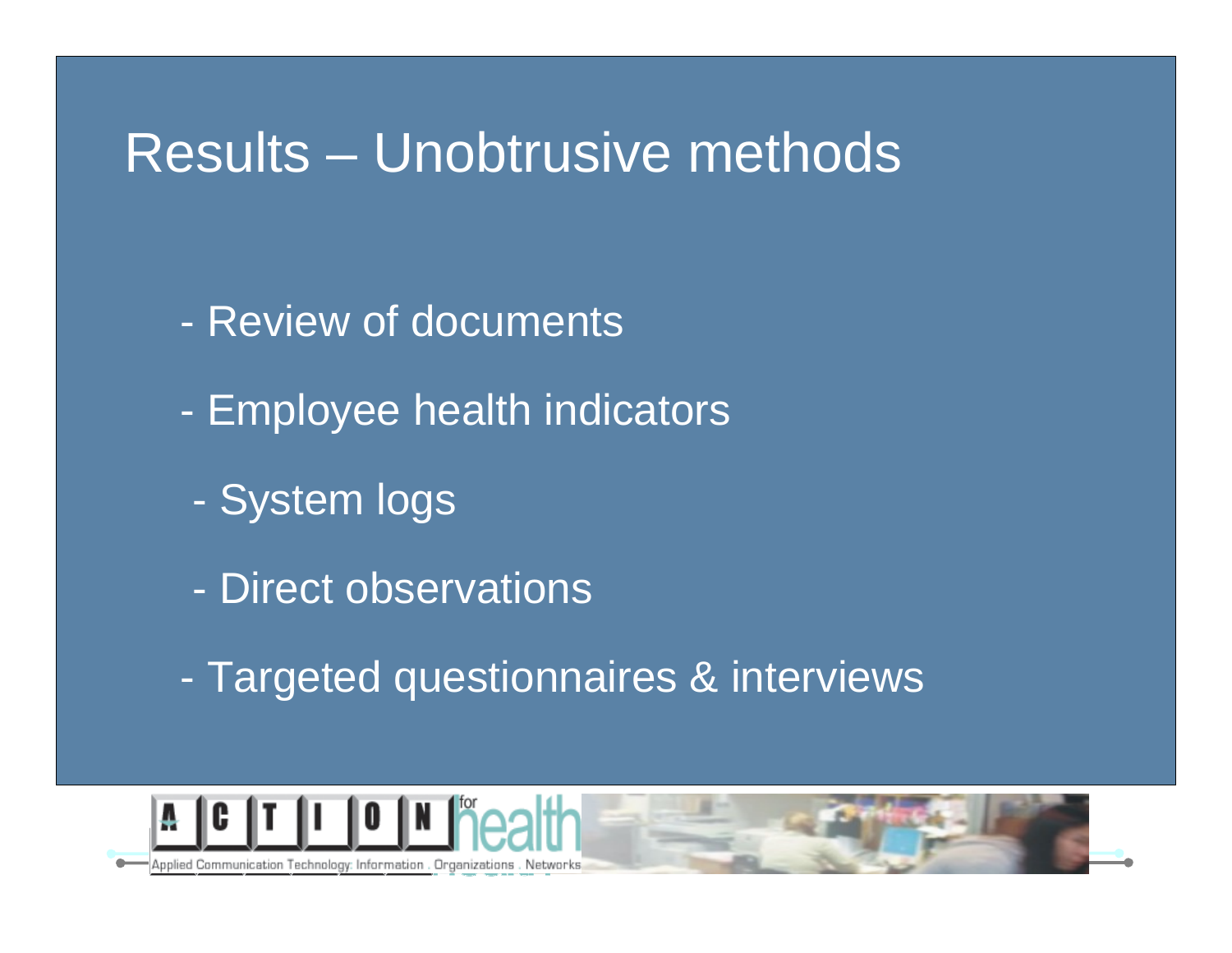# **Conclusion**

• Healthcare systems are already strained and are facing imminent and rapid technological change.

• We find that the health effects of technology and the computerization of healthcare work has not been extensively studied and it is unclear if there are, or are not, occupational health effects.